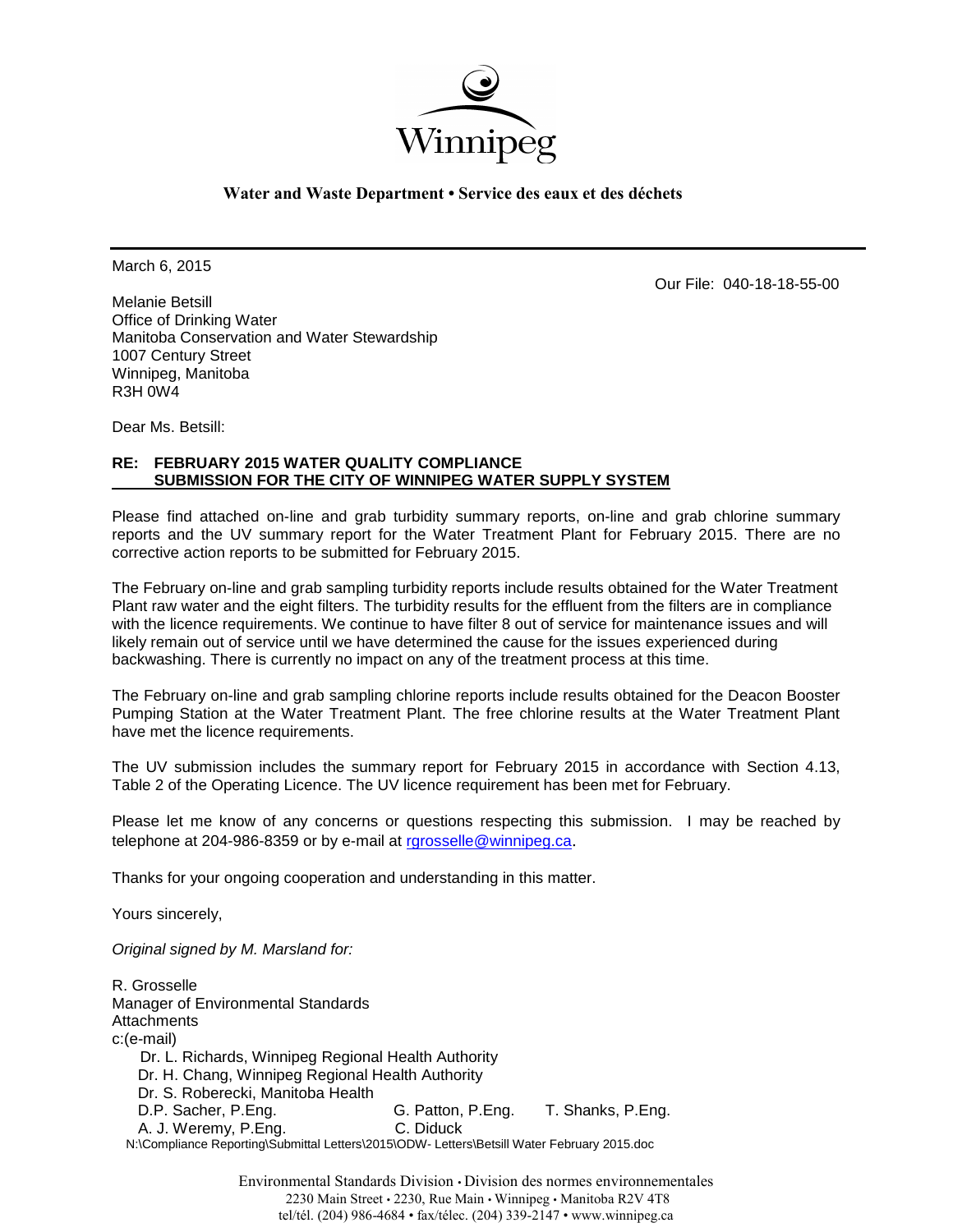

### **CITY OF WINNIPEG**

#### WATER AND WASTE DEPARTMENT

WATER SERVICES

#### Water System Code: **252.00** Licence Number: **PWS-09-412 AA**

#### WATER TREATMENT PLANT TURBIDITY ON-LINE MONITORING REPORT

|                                                                                                  | February 2015 Turbidity (NTU) |      |               |           |               |           |               |      |               |      |               |           |               |           |              |           |            |
|--------------------------------------------------------------------------------------------------|-------------------------------|------|---------------|-----------|---------------|-----------|---------------|------|---------------|------|---------------|-----------|---------------|-----------|--------------|-----------|------------|
|                                                                                                  | Raw                           |      | Filter #1     |           | Filter #2     | Filter #3 |               |      | Filter #4     |      | Filter #5     | Filter #6 |               |           | Filter #7    |           | Filter #8  |
| Date                                                                                             | Avg                           | Avg  | Max           | Avg       | Max           | Avg       | Max           | Avg  | Max           | Avg  | Max           | Avg       | Max           | Avg       | Max          | Avg       | Max        |
| 1/02/2015                                                                                        | 0.62                          | 0.08 | 0.18          | OL        | OL            | 0.14      | 0.25          | 0.08 | 0.17          | 0.06 | 0.13          | 0.06      | 0.13          | 0.06      | 0.11         | OL        | OL         |
| 2/02/2015                                                                                        | 0.62                          | 0.09 | 0.19          | <b>OL</b> | <b>OL</b>     | 0.15      | 0.26          | 0.08 | 0.18          | 0.06 | 0.13          | 0.07      | 0.14          | 0.07      | 0.14         | <b>OL</b> | <b>OL</b>  |
| 3/02/2015                                                                                        | 0.62                          | 0.09 | 0.18          | 0.02      | 0.17          | 0.15      | 0.26          | 0.06 | 0.18          | 0.07 | 0.15          | 0.06      | 0.15          | 0.07      | 0.16         | OL        | OL         |
| 4/02/2015                                                                                        | 0.63                          | 0.08 | 0.17          | 0.06      | 0.15          | 0.11      | 0.25          | 0.08 | 0.17          | 0.05 | 0.11          | 0.07      | 0.16          | 0.16      | 0.08         | <b>OL</b> | OL         |
| 5/02/2015                                                                                        | 0.63                          | 0.09 | 0.18          | 0.07      | 0.15          | 0.13      | 0.22          | 0.08 | 0.18          | 0.07 | 0.14          | 0.07      | 0.16          | OL        | OL           | OL        | OL         |
| 6/02/2015                                                                                        | 0.63                          | 0.09 | 0.19          | 0.07      | 0.15          | 0.13      | 0.24          | 0.08 | 0.16          | 0.07 | 0.14          | 0.07      | 0.15          | <b>OL</b> | <b>OL</b>    | <b>OL</b> | <b>OL</b>  |
| 7/02/2015                                                                                        | 0.63                          | 0.09 | 0.19          | 0.07      | 0.15          | 0.12      | 0.53          | 0.07 | 0.17          | 0.07 | 0.15          | 0.07      | 0.16          | OL        | OL           | OL        | OL         |
| 8/02/2015                                                                                        | 0.62                          | 0.08 | 0.17          | 0.06      | 0.13          | 0.12      | 0.21          | 0.07 | 0.16          | 0.06 | 0.13          | 0.06      | 0.14          | OL        | <b>OL</b>    | <b>OL</b> | OL         |
| 9/02/2015                                                                                        | 0.62                          | 0.08 | 0.17          | 0.06      | 0.12          | 0.11      | 0.21          | 0.07 | 0.15          | 0.06 | 0.13          | 0.06      | 0.14          | OL        | OL           | OL        | OL         |
| 10/02/2015                                                                                       | 0.63                          | 0.06 | 0.17          | 0.03      | 0.10          | 0.08      | 0.21          | 0.04 | 0.10          | 0.04 | 0.14          | 0.03      | 0.14          | <b>OL</b> | <b>OL</b>    | <b>OL</b> | <b>OL</b>  |
| 11/02/2015                                                                                       | 0.63                          | 0.09 | 0.19          | 0.07      | 0.13          | 0.08      | 0.47          | 0.08 | 0.15          | 0.06 | 0.12          | 0.06      | 0.11          | 0.02      | 0.15         | OL        | OL         |
| 12/02/2015                                                                                       | 0.61                          | 0.09 | 0.20          | 0.07      | 0.15          | 0.13      | 0.26          | 0.07 | 0.20          | 0.06 | 0.16          | 0.08      | 0.16          | 0.07      | 0.19         | OL        | <b>OL</b>  |
| 13/02/2015                                                                                       | 0.60                          | 0.09 | 0.26          | 0.07      | 0.27          | 0.15      | 0.75          | 0.08 | 0.22          | 0.07 | 0.20          | 0.07      | 0.18          | 0.11      | 0.19         | OL        | OL         |
| 14/02/2015                                                                                       | 0.62                          | 0.10 | 0.16          | 0.06      | 0.18          | 0.13      | 0.27          | 0.08 | 0.19          | 0.08 | 0.17          | 0.06      | 0.19          | 0.10      | 0.21         | <b>OL</b> | OL         |
| 15/02/2015                                                                                       | 0.63                          | 0.12 | 0.21          | 0.07      | 0.19          | 0.13      | 0.74          | 0.08 | 0.15          | 0.07 | 0.14          | 0.06      | 0.17          | 0.08      | 0.18         | OL        | OL         |
| 16/02/2015                                                                                       | 0.63                          | 0.08 | 0.18          | 0.06      | 0.14          | 0.06      | 0.25          | 0.07 | 0.19          | 0.05 | 0.13          | 0.06      | 0.13          | 0.06      | 0.15         | <b>OL</b> | <b>OL</b>  |
| 17/02/2015                                                                                       | 0.63                          | 0.10 | 0.18          | 0.06      | 0.12          | OL        | OL            | 0.08 | 0.17          | 0.05 | 0.12          | 0.06      | 0.12          | 0.07      | 0.15         | OL        | OL         |
| 18/02/2015                                                                                       | 0.63                          | 0.09 | 0.16          | 0.05      | 0.11          | OL        | <b>OL</b>     | 0.07 | 0.17          | 0.05 | 0.11          | 0.05      | 0.13          | 0.08      | 0.14         | OL        | OL         |
| 19/02/2015                                                                                       | 0.62                          | 0.08 | 0.18          | 0.05      | 0.12          | OL        | OL            | 0.07 | 0.15          | 0.05 | 0.11          | 0.05      | 0.10          | 0.08      | 0.15         | <b>OL</b> | OL         |
| 20/02/2015                                                                                       | 0.62                          | 0.06 | 0.17          | 0.10      | 0.24          | 0.10      | 0.26          | 0.10 | 0.51          | 0.05 | 0.12          | 0.05      | 0.12          | 0.07      | 0.15         | <b>OL</b> | <b>OL</b>  |
| 21/02/2015                                                                                       | 0.62                          | 0.08 | 0.21          | 0.07      | 0.22          | 0.14      | 0.27          | 0.07 | 0.22          | 0.05 | 0.11          | 0.06      | 0.13          | 0.08      | 0.14         | OL        | OL         |
| 22/02/2015                                                                                       | 0.62                          | 0.07 | 0.20          | 0.05      | 0.11          | 0.11      | 0.33          | 0.08 | 0.36          | 0.03 | 0.05          | 0.05      | 0.13          | 0.08      | 0.09         | <b>OL</b> | <b>OL</b>  |
| 23/02/2015                                                                                       | 0.61                          | 0.09 | 0.28          | 0.07      | 0.22          | 0.12      | 0.31          | 0.10 | 0.45          | 0.05 | 0.11          | 0.05      | 0.14          | 0.07      | 0.15         | OL        | OL         |
| 24/02/2015                                                                                       | 0.61                          | 0.07 | 0.15          | 0.05      | 0.13          | 0.12      | 0.20          | 0.06 | 0.11          | 0.05 | 0.11          | 0.06      | 0.13          | 0.08      | 0.15         | <b>OL</b> | <b>OL</b>  |
| 25/02/2015                                                                                       | 0.62                          | 0.07 | 0.15          | 0.06      | 0.14          | 0.11      | 0.20          | 0.07 | 0.18          | 0.03 | 0.11          | 0.06      | 0.12          | 0.08      | 0.16         | OL        | OL         |
| 26/02/2015                                                                                       | 0.64                          | 0.05 | 0.14          | 0.07      | 0.13          | 0.09      | 0.16          | 0.06 | 0.14          | 0.03 | 0.07          | 0.04      | 0.09          | 0.08      | 0.12         | <b>OL</b> | <b>OL</b>  |
| 27/02/2015                                                                                       | 0.65                          | 0.05 | 0.10          | 0.06      | 0.10          | 0.08      | 0.13          | 0.05 | 0.11          | 0.03 | 0.07          | 0.04      | 0.09          | 0.07      | 0.11         | OL        | OL         |
| 28/02/2015                                                                                       | 0.65                          | 0.05 | 0.10          | 0.05      | 0.10          | 0.09      | 0.15          | 0.05 | 0.10          | 0.03 | 0.07          | 0.04      | 0.06          | 0.06      | 0.11         | OL        | OL         |
| Total Number of Measurements Taken, A:                                                           |                               |      | 13741         |           | 12453         |           | 10683         |      | 11226         |      | 13761         |           | 14174         |           | 9351         |           | OL         |
| Turbidity Standard for Monitoring Location (NTU):<br>Number of Measurements Meeting Standard, B: |                               |      | 0.30<br>13741 |           | 0.30<br>12453 |           | 0.30<br>10662 |      | 0.30<br>11218 |      | 0.30<br>13761 |           | 0.30<br>14174 |           | 0.30<br>9351 |           | 0.30<br>OL |
| Compliance with Turbidity Standard, C = B/A X 100%:                                              |                               |      | 100.00%       |           | 100.00%       |           | 99.80%        |      | 99.93%        |      | 100.00%       |           | 100.00%       |           | 100.00%      |           | OL         |

OL: Offline

Note: Filter 8 is offline for maintenance

File Path: N:\Water Treatment Branch\Administration\Reports\Regulatory Submissions\Turbidity\2015\02-February

**Submitted By (Print): D.Merredew** 

Signature: Original signed by D.Merredew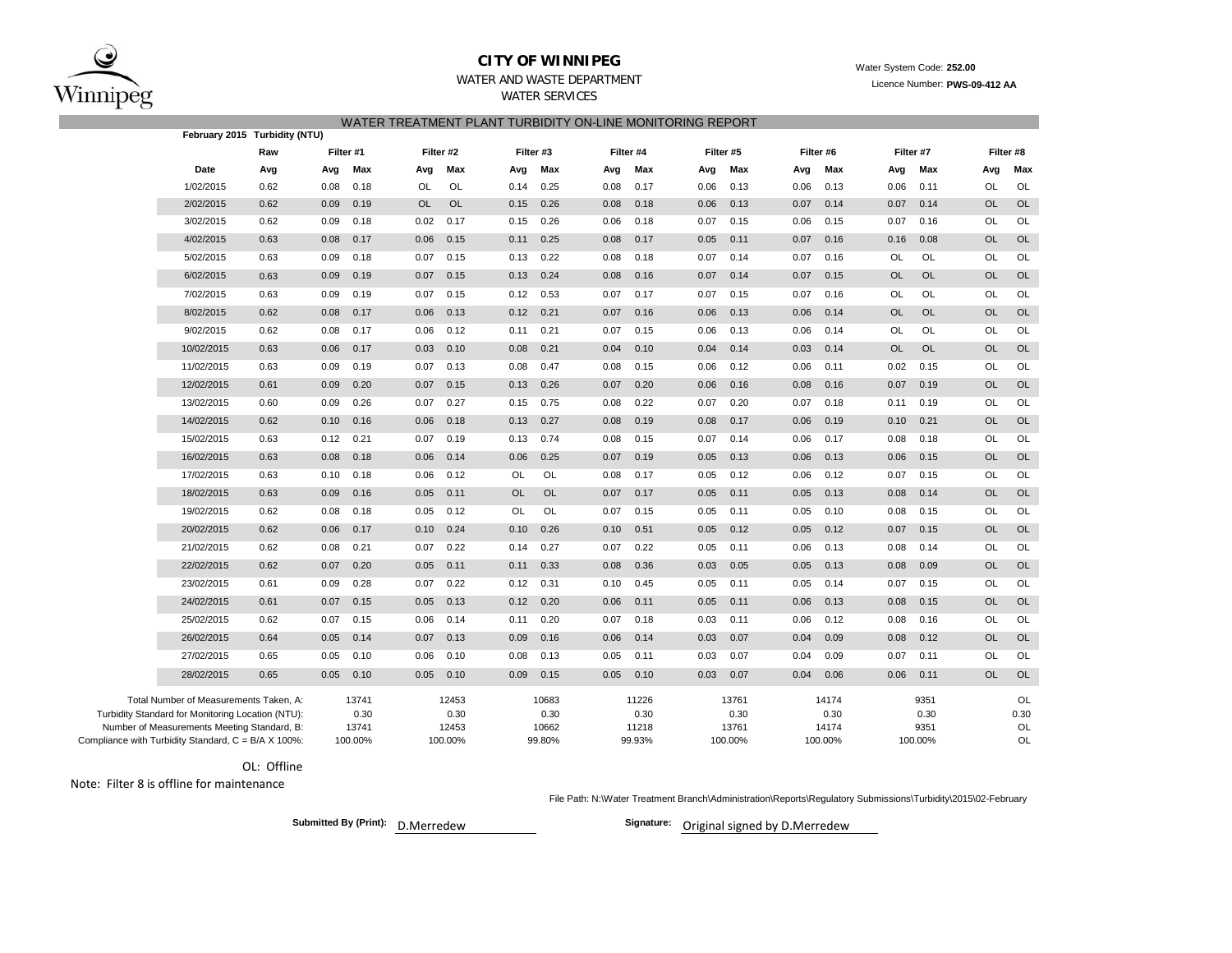

#### CITY OF WINNIPEG WATER AND WASTE DEPARTMENT ENVIRONMENTAL STANDARDS DIVISION

| WATER TREATMENT PLANT TURBIDITY GRAB MONITORING REPORT   |                  |           |                     |                 |                        |           |                     |                 |                |
|----------------------------------------------------------|------------------|-----------|---------------------|-----------------|------------------------|-----------|---------------------|-----------------|----------------|
| Water System Code: 252.00                                |                  |           |                     |                 | <b>Turbidity (NTU)</b> |           |                     |                 |                |
| Licence No. PWS-09-412 AA                                |                  |           |                     |                 |                        |           |                     |                 |                |
| <b>Date</b>                                              | <b>Raw Water</b> | Filter 1  | Filter <sub>2</sub> | <b>Filter 3</b> | <b>Filter 4</b>        | Filter 5  | Filter <sub>6</sub> | <b>Filter 7</b> | Filter 8       |
| 01-Feb-2014                                              | <b>NS</b>        | <b>NS</b> | OL                  | <b>NS</b>       | <b>NS</b>              | <b>NS</b> | <b>NS</b>           | <b>NS</b>       | OL             |
| 02-Feb-2014                                              | 1.02             | 0.18      | OL                  | 0.22            | 0.19                   | 0.12      | 0.13                | 0.23            | <b>OL</b>      |
| 03-Feb-2014                                              | 0.65             | 0.14      | OL                  | 0.21            | 0.21                   | 0.14      | 0.11                | 0.14            | OL             |
| 04-Feb-2014                                              | 0.61             | 0.20      | 0.21                | 0.24            | 0.19                   | 0.26      | 0.21                | OL              | <b>OL</b>      |
| 05-Feb-2014                                              | 0.66             | 0.15      | 0.12                | 0.23            | 0.13                   | 0.16      | 0.11                | OL              | OL             |
| 06-Feb-2014                                              | 0.59             | 0.14      | 0.12                | 0.24            | 0.16                   | 0.13      | 0.21                | OL              | OL             |
| 07-Feb-2014                                              | <b>NS</b>        | <b>NS</b> | <b>NS</b>           | NS.             | <b>NS</b>              | ΝS        | <b>NS</b>           | OL              | OL             |
| 08-Feb-2014                                              | <b>NS</b>        | ΝS        | NS.                 | ΝS              | <b>NS</b>              | ΝS        | ΝS                  | OL              | OL             |
| 09-Feb-2014                                              | 0.71             | 0.17      | 0.15                | 0.19            | 0.14                   | 0.11      | 0.28                | OL              | OL             |
| 10-Feb-2014                                              | 0.64             | 0.10      | 0.09                | OL              | 0.10                   | 0.11      | 0.13                | OL              | OL             |
| 11-Feb-2014                                              | 0.61             | 0.24      | 0.14                | 0.16            | 0.16                   | 0.10      | 0.13                | OL              | <b>OL</b>      |
| 12-Feb-2014                                              | 0.63             | 0.18      | 0.28                | 0.17            | <b>OL</b>              | 0.29      | 0.28                | 0.21            | OL             |
| 13-Feb-2014                                              | 0.55             | 0.19      | OL                  | 0.27            | 0.19                   | 0.15      | 0.25                | 0.26            | OL             |
| 14-Feb-2014                                              | <b>NS</b>        | <b>NS</b> | NS                  | <b>NS</b>       | <b>NS</b>              | <b>NS</b> | <b>NS</b>           | <b>NS</b>       | OL             |
| 15-Feb-2014                                              | <b>NS</b>        | <b>NS</b> | NS                  | <b>NS</b>       | <b>NS</b>              | <b>NS</b> | <b>NS</b>           | <b>NS</b>       | OL             |
| 16-Feb-2014                                              | 0.66             | 0.18      | 0.12                | 0.20            | 0.12                   | 0.14      | 0.09                | 0.15            | OL             |
| 17-Feb-2014                                              | 0.69             | 0.21      | 0.13                | OL              | 0.16                   | 0.14      | 0.11                | 0.09            | OL             |
| 18-Feb-2014                                              | 0.67             | 0.13      | 0.16                | OL              | 0.12                   | 0.16      | 0.10                | 0.12            | OL             |
| 19-Feb-2014                                              | 0.64             | 0.18      | 0.11                | OL              | 0.12                   | 0.14      | 0.12                | 0.13            | OL             |
| 20-Feb-2014                                              | 0.56             | 0.26      | 0.11                | 0.18            | 0.14                   | 0.11      | 0.15                | 0.08            | OL             |
| 21-Feb-2014                                              | <b>NS</b>        | <b>NS</b> | <b>NS</b>           | 0.16            | ΝS                     | <b>NS</b> | ΝS                  | NS              | OL             |
| 22-Feb-2014                                              | <b>NS</b>        | <b>NS</b> | NS                  | <b>NS</b>       | <b>NS</b>              | <b>NS</b> | <b>NS</b>           | <b>NS</b>       | OL             |
| 23-Feb-2014                                              | 0.63             | 0.26      | 0.19                | 0.25            | 0.30                   | 0.18      | 0.15                | 0.19            | OL             |
| 24-Feb-2014                                              | 0.58             | 0.11      | 0.10                | 0.15            | 0.16                   | 0.17      | 0.09                | 0.15            | OL             |
| 25-Feb-2014                                              | 0.55             | 0.13      | 0.11                | 0.16            | 0.13                   | 0.12      | 0.11                | 0.08            | OL             |
| 26-Feb-2014                                              | 0.58             | 0.14      | 0.15                | 0.12            | 0.17                   | 0.10      | 0.12                | 0.14            | OL             |
| 27-Feb-2014                                              | 0.58             | 0.12      | 0.14                | 0.12            | 0.19                   | 0.06      | 0.12                | 0.08            | OL             |
| 28-Feb-2014                                              | <b>NS</b>        | <b>NS</b> | NS                  | NS.             | <b>NS</b>              | <b>NS</b> | ΝS                  | <b>NS</b>       | OL             |
| Total number of measurements taken, A:                   |                  | 20        | 17                  | 17              | 19                     | 20        | 20                  | 14              | $\overline{0}$ |
| <b>Turbidity Standard for Monitoring Location (NTU):</b> |                  | 0.30      | 0.30                | 0.30            | 0.30                   | 0.30      | 0.30                | 0.30            | 0.30           |
| Number of measurements meeting standard, B:              |                  | 20        | 17                  | 17              | 19                     | 20        | 20                  | 14              | 0              |
| Compliance with Turbidity Standard, C= B/A X 100%:       |                  | 100%      | 100%                | 100%            | 100%                   | 100%      | 100%                | 100%            | <b>NA</b>      |

NS: No Sample NA: Not Analyzed OL: Off-Line

**Approved in LIMS By:** been put offline for maintenance issues. **C.Diduck** Filters 2,3,4, and 7 were offline for inspection. Effective, December 22, 2014, filter 8 has been put offline for maintenance issues.

| <b>Comments:</b>                                                                             | <b>Report Compiled By:</b> | <b>H.Demchenko</b> |  |
|----------------------------------------------------------------------------------------------|----------------------------|--------------------|--|
| Filters 2,3,4, and 7 were offline for inspection. Effective, December 22, 2014, filter 8 has |                            |                    |  |

Date Approved: 5-Mar-15

[Printed From : N:\WQ Data\Routine Water Quality\2014\Turbidity.xls](C:/Documents and Settings/rgrossel/Local Settings/Temporary Internet Files/OLK13/Turbidity 2010.xls) File: WQR3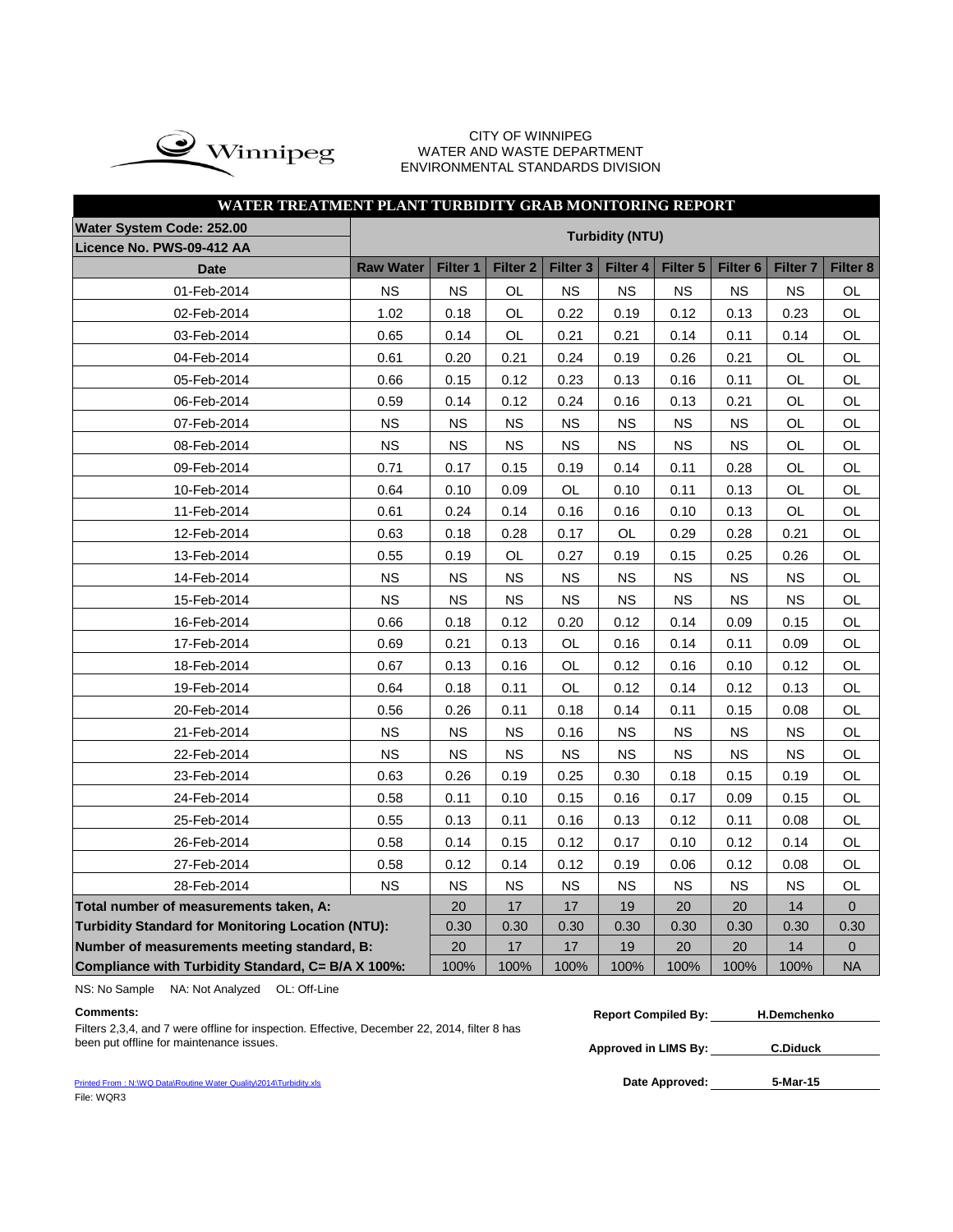

# **City of Winnipeg**

Water and Waste Department

Water Services

# Deacon Booster Pumping Station WATER TREATMENT PLANT FREE CHLORINE ON-LINE MONITORING REPORT

| Water System Code:     | 252.00        |
|------------------------|---------------|
| Licence Number:        | <b>PWS-09</b> |
| <b>Report Created:</b> | 01 Maro       |

Licence Number: **PWS-09-412 AA**

Pullet Created: 01 March 2015 Report Period: February 2015

|                                             |                                      |         | <b>BRANCH1</b><br>[mg/L] |         | <b>BRANCH 2</b><br>[mg/L] |
|---------------------------------------------|--------------------------------------|---------|--------------------------|---------|---------------------------|
|                                             | Date                                 | Average | Minimum                  | Average | Minimum                   |
|                                             | 1/02/2015                            | 1.08    | 1.01                     | 1.09    | 1.03                      |
|                                             | 2/02/2015                            | 1.01    | 0.95                     | 1.07    | 1.03                      |
|                                             | 3/02/2015                            | 1.01    | 0.93                     | 1.04    | 0.99                      |
|                                             | 4/02/2015                            | 1.03    | 0.99                     | 1.01    | 0.97                      |
|                                             | 5/02/2015                            | 1.01    | 0.97                     | 0.98    | 0.96                      |
|                                             | 6/02/2015                            | 1.02    | 0.99                     | 0.99    | 0.96                      |
|                                             | 7/02/2015                            | 0.99    | 0.94                     | 0.99    | 0.95                      |
|                                             | 8/02/2015                            | 0.96    | 0.92                     | 0.97    | 0.94                      |
|                                             | 9/02/2015                            | 0.99    | 0.91                     | 1.09    | 0.96                      |
|                                             | 10/02/2015                           | 1.07    | 0.93                     | 1.24    | 1.12                      |
|                                             | 11/02/2015                           | 1.04    | 0.95                     | 1.15    | 1.03                      |
|                                             | 12/02/2015                           | 1.01    | 0.91                     | 1.15    | 1.05                      |
|                                             | 13/02/2015                           | 0.98    | 0.86                     | 1.11    | 0.98                      |
|                                             | 14/02/2015                           | 1.00    | 0.87                     | 1.05    | 1.00                      |
|                                             | 15/02/2015                           | 0.99    | 0.92                     | 1.02    | 0.94                      |
|                                             | 16/02/2015                           | 1.06    | 0.96                     | 1.06    | 1.00                      |
|                                             | 17/02/2015                           | 1.08    | 0.98                     | 1.03    | 0.90                      |
|                                             | 18/02/2015                           | 1.05    | 0.97                     | 1.04    | 0.93                      |
|                                             | 19/02/2015                           | 1.05    | 0.96                     | 0.97    | 0.90                      |
|                                             | 20/02/2015                           | 1.05    | 0.92                     | 0.94    | 0.90                      |
|                                             | 21/02/2015                           | 1.02    | 0.96                     | 0.97    | 0.88                      |
|                                             | 22/02/2015                           | 1.03    | 0.94                     | 0.98    | 0.92                      |
|                                             | 23/02/2015                           | 1.06    | 0.99                     | 0.99    | 0.92                      |
|                                             | 24/02/2015                           | 1.04    | 0.97                     | 0.96    | 0.90                      |
|                                             | 25/02/2015                           | 1.03    | 0.93                     | 1.00    | 0.93                      |
|                                             | 26/02/2015                           | 1.02    | 0.93                     | 1.00    | 0.94                      |
|                                             | 27/02/2015                           | 1.00    | 0.94                     | 0.96    | 0.91                      |
|                                             | 28/02/2015                           | 1.04    | 0.95                     | 0.99    | 0.92                      |
| Total Number of Measurements, A:            |                                      |         | 19386                    |         | 19251                     |
|                                             | Minimum Free Chlorine Standard:      |         | 0.50                     |         | 0.50                      |
| Number of Measurements Meeting Standard, B: |                                      |         | 19386                    |         | 19251                     |
|                                             | COMPLIANCE, $C = B/A \times 100\%$ : |         | 100                      |         | 100                       |

File Path: N:\Water Treatment Branch\Administration\Reports\Regulatory Submissions\Chlorine\2015\02-February

Submitted By (Print): D.Merredew

Signature: Original signed by D.Merredew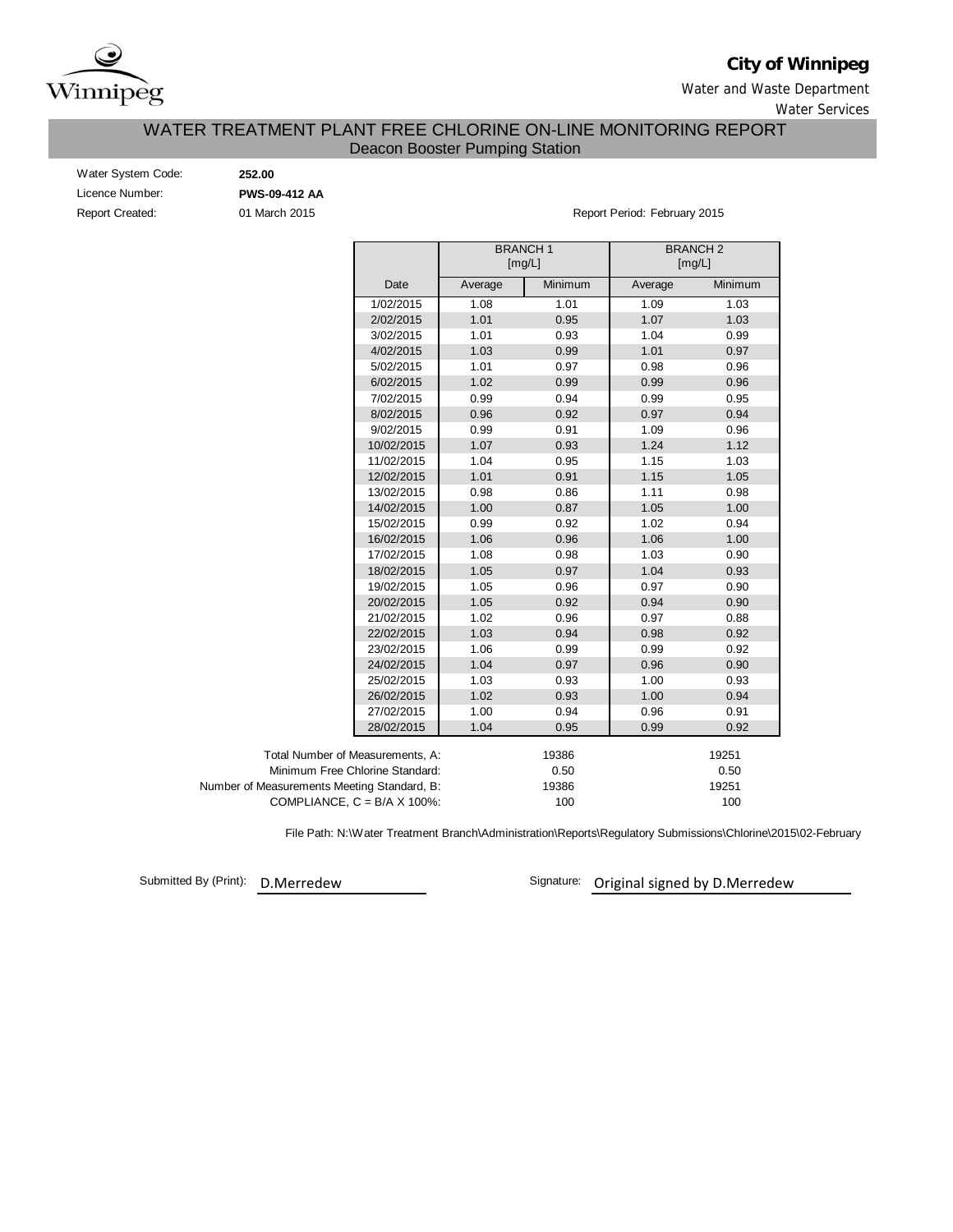

#### CITY OF WINNIPEG  $\mathrm{upe}$  water and waste department ENVIRONMENTAL STANDARDS DIVISION

| WATER TREATMENT PLANT CHLORINE GRAB MONITORING REPORT  |                                |                                                          |                                |                                                          |
|--------------------------------------------------------|--------------------------------|----------------------------------------------------------|--------------------------------|----------------------------------------------------------|
| Water System Code: 252.00<br>Licence No. PWS-09-412 AA |                                | <b>Deacon Booster Pumping</b><br><b>Station Branch 1</b> |                                | <b>Deacon Booster Pumping</b><br><b>Station Branch 2</b> |
| <b>Date</b>                                            | <b>Free Chlorine</b><br>(mg/L) | <b>Total Chlorine</b><br>(mg/L)                          | <b>Free Chlorine</b><br>(mg/L) | <b>Total Chlorine</b><br>(mg/L)                          |
| 01-Feb-2015                                            | <b>NS</b>                      | <b>NS</b>                                                | <b>NS</b>                      | <b>NS</b>                                                |
| 02-Feb-2015                                            | 1.15                           | 1.26                                                     | 1.06                           | 1.30                                                     |
| 03-Feb-2015                                            | 1.16                           | 1.29                                                     | 1.23                           | 1.36                                                     |
| 04-Feb-2015                                            | 1.08                           | 1.17                                                     | 1.17                           | 1.26                                                     |
| 05-Feb-2015                                            | 1.08                           | 1.19                                                     | 1.12                           | 1.24                                                     |
| 06-Feb-2015                                            | 1.08                           | 1.19                                                     | 1.10                           | 1.24                                                     |
| 07-Feb-2015                                            | <b>NS</b>                      | <b>NS</b>                                                | <b>NS</b>                      | <b>NS</b>                                                |
| 08-Feb-2015                                            | <b>NS</b>                      | <b>NS</b>                                                | <b>NS</b>                      | <b>NS</b>                                                |
| 09-Feb-2015                                            | 1.03                           | 1.17                                                     | 1.08                           | 1.23                                                     |
| 10-Feb-2015                                            | 1.30                           | 1.42                                                     | 1.45                           | 1.60                                                     |
| 11-Feb-2015                                            | 1.06                           | 1.22                                                     | 1.16                           | 1.30                                                     |
| 12-Feb-2015                                            | 1.11                           | 1.27                                                     | 1.10                           | 1.32                                                     |
| 13-Feb-2015                                            | 1.01                           | 1.21                                                     | 1.11                           | 1.30                                                     |
| 14-Feb-2015                                            | <b>NS</b>                      | <b>NS</b>                                                | <b>NS</b>                      | <b>NS</b>                                                |
| 15-Feb-2015                                            | <b>NS</b>                      | <b>NS</b>                                                | <b>NS</b>                      | <b>NS</b>                                                |
| 16-Feb-2015                                            | 1.15                           | 1.30                                                     | 1.20                           | 1.35                                                     |
| 17-Feb-2015                                            | 1.12                           | 1.29                                                     | 1.06                           | 1.23                                                     |
| 18-Feb-2015                                            | 1.02                           | 1.22                                                     | 1.13                           | 1.34                                                     |
| 19-Feb-2015                                            | 1.04                           | 1.22                                                     | 1.06                           | 1.17                                                     |
| 20-Feb-2015                                            | 1.10                           | 1.29                                                     | 1.01                           | 1.18                                                     |
| 21-Feb-2015                                            | <b>NS</b>                      | <b>NS</b>                                                | <b>NS</b>                      | <b>NS</b>                                                |
| 22-Feb-2015                                            | <b>NS</b>                      | <b>NS</b>                                                | <b>NS</b>                      | <b>NS</b>                                                |
| 23-Feb-2015                                            | 1.07                           | 1.28                                                     | 0.93                           | 1.15                                                     |
| 24-Feb-2015                                            | 1.06                           | 1.19                                                     | 1.02                           | 1.18                                                     |
| 25-Feb-2015                                            | 1.10                           | 1.24                                                     | 1.03                           | 1.19                                                     |
| 26-Feb-2015                                            | 1.05                           | 1.23                                                     | 1.12                           | 1.32                                                     |
| 27-Feb-2015                                            | 1.07                           | 1.21                                                     | 1.03                           | 1.21                                                     |
| 28-Feb-2015                                            | <b>NS</b>                      | <b>NS</b>                                                | <b>NS</b>                      | <b>NS</b>                                                |
| Total number of measurements taken, A:                 | 20                             |                                                          | 20                             |                                                          |
| Chlorine Standard for Monitoring Location (mg/L):      | 0.50                           |                                                          | 0.50                           |                                                          |
| Number of measurements meeting standard, B:            | 20                             |                                                          | 20                             |                                                          |
| Compliance with Chlorine Standard, C= B/A X 100%:      | 100%                           |                                                          | 100%                           |                                                          |

NS: No Sample NA: Not Analyzed OL: Off-Line

 $Comments:$ 

| <b>Report Compiled By:</b> | <b>H.Demchenko</b> |  |
|----------------------------|--------------------|--|
|                            |                    |  |
| Approved in LIMS By:       | <b>C.Diduck</b>    |  |

**Printed From : N:\WQ Data\Routine Water Quality\2014\Chlorine.xls** File: WQR3

**5-Mar-15**